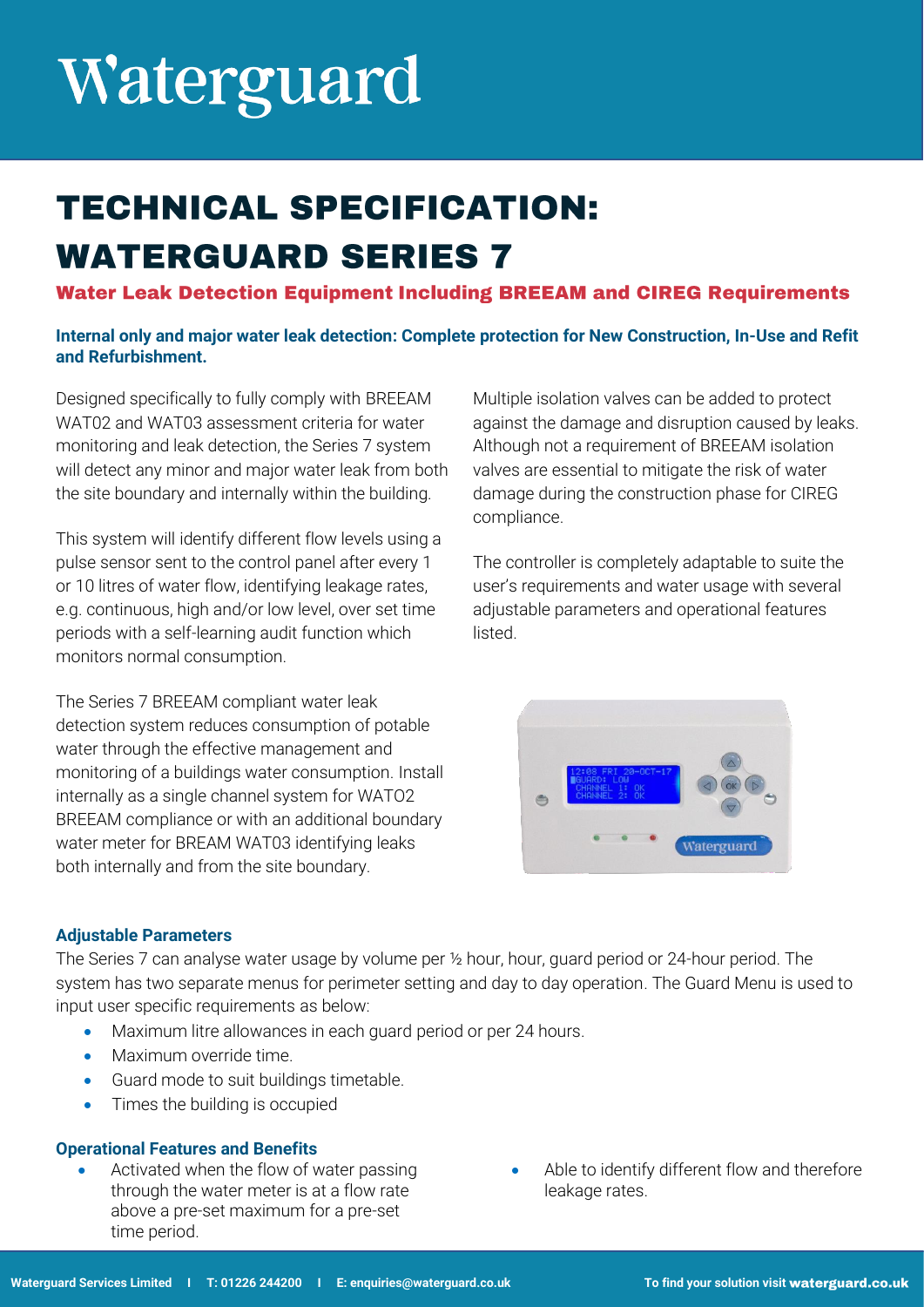# Waterguard

- Fully programmable to suit the owner/occupiers' water consumption criteria
- Designed with an override function to avoid false alarms caused by normal operation of large water-consumption.
- Audible and visible alarm when activated by a detected leak.
- An integrated back-up battery will continue to power the controller for many months in the event of a mains power loss.
- Available with or without automatic shut off valves, valve requirement dependent on application.
- Compatible with water meters with pulsed outputs of 1, 10 & 100 Litres per pulse.
- Compatible with flow sensor for timed water consumption monitoring.
- Meter readings visible from the controller.
- Output link available to BMS.
- Full events log for checking detailed activity.
- Option to automatically switch guard level to high after 25 hours of no water use.
- Audit function records maximum litres of water used in high and low guard periods.
- Option to automatically shut off water supplies automatically outside operational hours.
- Connection available to booster/header tanks and pumps to isolate power in the event of a leak.
- Available for pipe sizes 15mm to 200mm.
- 12V and 240V versions available.
- Compatible with Waterguard DataCom for offsite alerts via SMS.
- Optional Waterguard Pulse Splitter allowing an additional pulse count to be sent to the BMS.
- Use in conjunction with the Waterguard PIR systems to isolate the water supply in frequented toilets and wet areas for maximum BREEAM credits.

### **Installation and Commissioning**

Unlike other major water leak detection systems on the market the Series 7 range requires only one control panel to monitor both the internal and external water meters as well as control any additional solenoid/actuating valves. This control panel which requires a mains power supply is usually wall mounted in the buildings plant room but can be installed anywhere that is accessible to hear and see the alarm output. The control panel is then linked to the water meter(s) using 2 core cable (not supplied), (1mm2 up to 100 meters and 1.5mm2 up to 150 meters). Please see individual data sheets for information on compatible plumbing components.

Please note: Latching solenoid valves connected to the Series 7 up to 2" have a maximum voltage of 6vdc and come equipped with a manual override. The Series 7 is not compatible with any other solenoid valve.

It is important to update the system parameters and commission each time the building is expected to experience long term dramatic changes in water consumption. A dedicated telephone contact is available for assistance during this time. Onsite commissioning when a certificate from the manufacturer is required is available at an extra cost by one of our engineers when the building is operational.